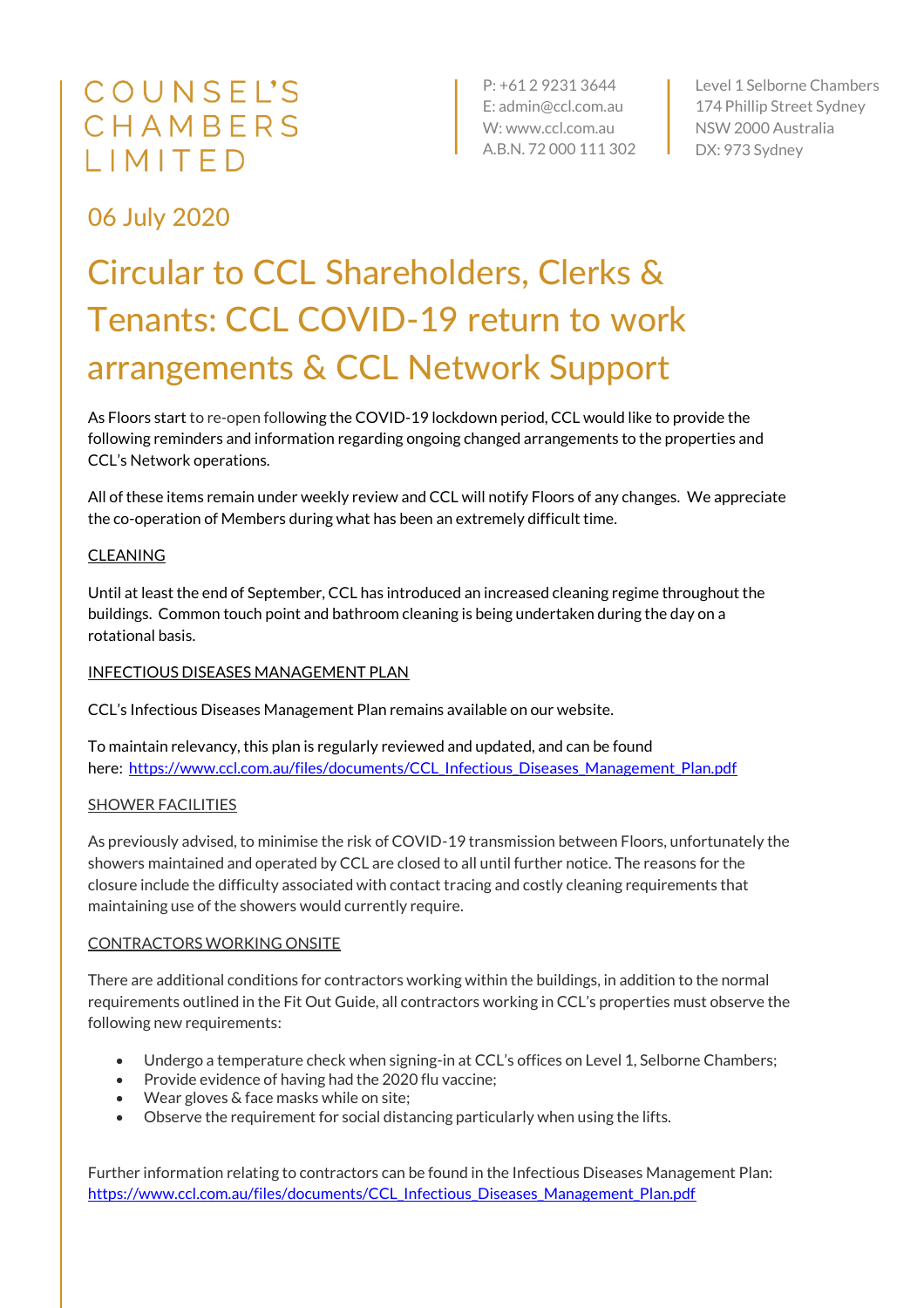## GENERAL

CCL must be notified immediately if any person on your Floor contracts the COVID-19 virus. As previously advised and as noted in the Infectious Diseases Management Plan, if a confirmed case of COVID-19 is identified in the buildings, it will be necessary to close the affected Floor and undertake an environmental clean.

CCL has also become a COVID Safe Registered Business, Floors can also individually apply for this certification at this link[: https://www.nsw.gov.au/register-your-business-as-covid-safe](https://www.nsw.gov.au/register-your-business-as-covid-safe)

CCL recommends that Floors adopt precautions to avoid the spread of COVID-19 including:

- a) practice hand hygiene, use hand sanitisers provided at all entrances to CCL's properties;
- b) ensure adequate separation in reception and common areas, for Members, Staff and visitors;
- c) when using lifts or in any common areas within the buildings, observe social distancing recommendations where possible;
- d) the use of barriers or shields at receptions;
- e) avoid congregating in kitchen and common areas;
- f) additional cleaning/sanitising on Floors;
- g) maintain a register of all visitors to the Floors; and,
- h) encourage members, staff and visitors not to come into chambers if they are sick.

#### CCL NETWORK SUPPORT

As previously advised, over the last couple of months due to the COVID-19 pandemic CCL has received an unprecedented and overwhelming number of IT support requests, this is still ongoing and we have had to engage additional staff to provide assistance at this time.

In order to protect CCL staff and to ensure that support requests are being responded to fairly and as quickly as possible we have had no choice but to introduce the following changes:

- Since March, CCL has not been providing any face-to-face network support, after review, we have decided that it is now an appropriate time to make some changes to the way in which support is currently being delivered. CCL staff will now visit Floors to provide support for issues relating to core infrastructure which is located in common areas only (ie: Wireless access point issues and switch issues relating to patching), however, it is important to note that, at this stage, we are not resuming face-to-face support in individual chambers;
- Due to the unprecedented number of support requests that we have received over the past few months which are continuing and also to ensure that CCL can fairly prioritise support requests, it is necessary that all support requests are now logged either by using the tenant portal or by email: [support@ccl.com.au](mailto:support@ccl.com.au) (Note: support requests logged through the tenant portal are usually in the support line quicker than those logged by email), we are no longer accepting any support requests over the telephone and calls are only put through to Network staff when a ticket number has been issued and can be quoted in circumstances where the support staff have responded and requested a call back. When a request is logged a service ticket number is allocated, the call is then triaged (usually within 15 minutes) and CCL IT staff then respond to calls on a priority basis where:
	- a) Shareholder requests will be attended to first;
	- b) then Clerks;
	- c) then Readers & Licensees;
	- d) then Staff.

As part of the triaging process CCL staff are able to identify the level of urgency of an issue and those deemed to be urgent requests are also prioritised accordingly.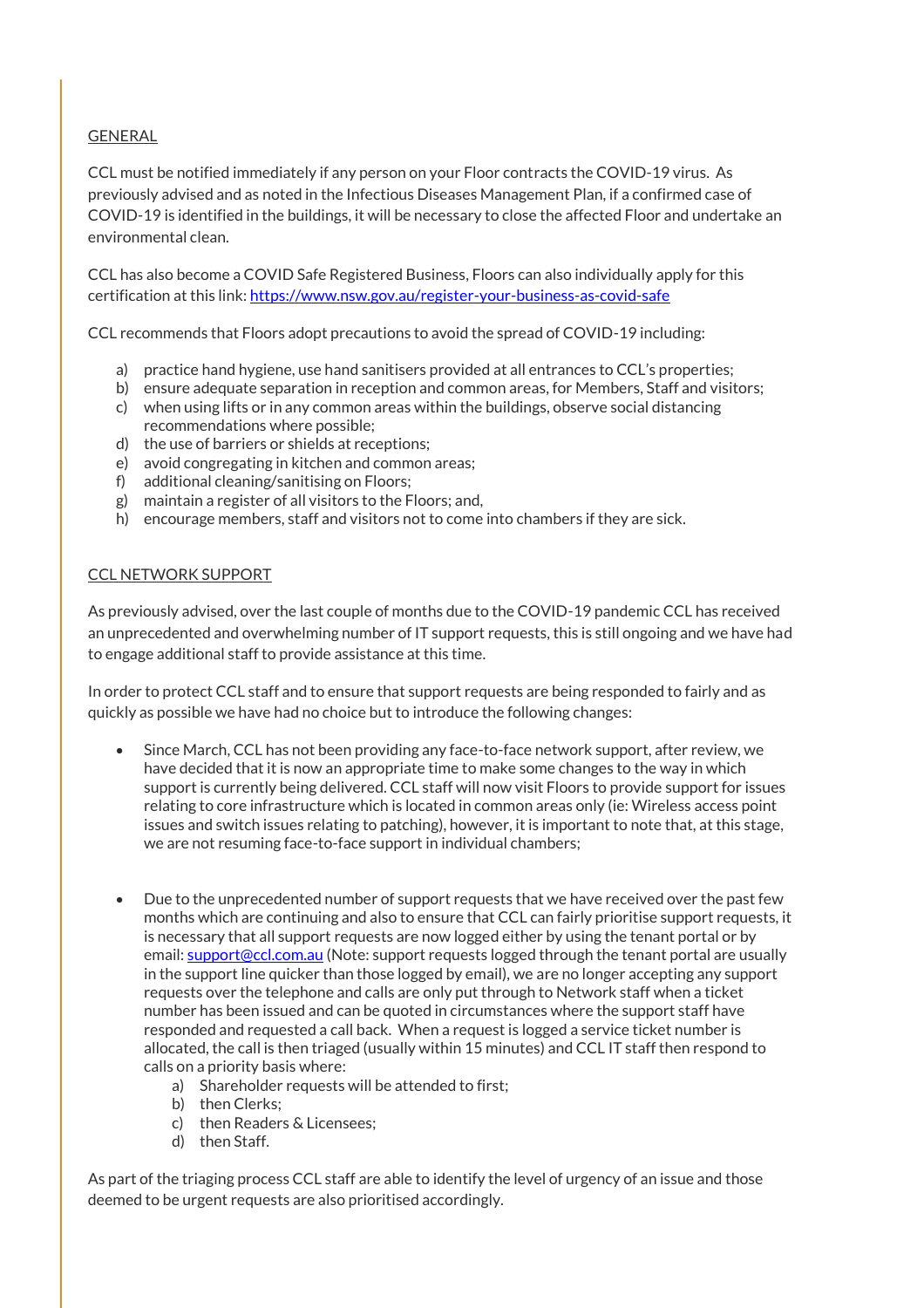We appreciate that this is very different to the way in which IT support has been delivered in the past but it is important to note that our IT staff have been under enormous pressure over the past few months and we believe that the new arrangements for logging and dealing with support requests is the fairest and safest way for the staff to manage support during these difficult times.

## CCL NETWORK TROUBLE SHOOTING GUIDES

Over the past few months there has also been a significant increase in the number of devices connecting to the CCL WiFi service, I remind members that if you are using services such as video conferencing you will achieve the best result by plugging your device into a network connection as opposed to relying on the WiFi service. Cables for all portable devices are readily available and Quatrotech keep a number of different connectors in stock. If you have a WiFi issue but need online access urgently, plugging the device in is the simplest way to resolve the immediate issue until the problem can be diagnosed and dealt with by CCL IT Support staff.

To assist Members and Clerks during these difficult times, we have also developed a number of support and troubleshooting guides to assist with the most common Network issues, all of these documents can be found on our website and below are also some relevant links:

Troubleshooting Guides to deal with the most common issues for device connection in Chambers. There are four guides as follows:

- Windows wired connections https://www.ccl.com.au/files/documents/CCL\_Network\_Troubleshooting\_Cheat\_Sheet\_Wired\_ [Windows.pdf](https://www.ccl.com.au/files/documents/CCL_Network_Troubleshooting_Cheat_Sheet__Wired_Windows.pdf)
- Windows wireless connections https://www.ccl.com.au/files/documents/CCL\_Network\_Troubleshooting\_Cheat\_Sheet\_Wirele ss Windows.pdf
- Mac wired connections [https://www.ccl.com.au/files/documents/CCL\\_Network\\_Troubleshooting\\_Cheat\\_Sheet\\_\\_Wired\\_](https://www.ccl.com.au/files/documents/CCL_Network_Troubleshooting_Cheat_Sheet__Wired_macOS.pdf) [macOS.pdf](https://www.ccl.com.au/files/documents/CCL_Network_Troubleshooting_Cheat_Sheet__Wired_macOS.pdf)
- Mac wireless connections https://www.ccl.com.au/files/documents/CCL\_Network\_Troubleshooting\_Cheat\_Sheet\_Wirele [ss\\_macOS.pdf](https://www.ccl.com.au/files/documents/CCL_Network_Troubleshooting_Cheat_Sheet__Wireless_macOS.pdf)

Troubleshooting guides for VPN:

- Windows: https://www.ccl.com.au/files/documents/CCL\_VPN\_Troubleshooting\_Cheat\_Sheet [Windows.pdf](https://www.ccl.com.au/files/documents/CCL_VPN_Troubleshooting_Cheat_Sheet__Windows.pdf)
- MAC: https://www.ccl.com.au/files/documents/CCL\_VPN\_Troubleshooting\_Cheat\_Sheet\_mac [OS.pdf](https://www.ccl.com.au/files/documents/CCL_VPN_Troubleshooting_Cheat_Sheet__macOS.pdf)
- Webex Meetings (Video Conferencing Service free to CCL Network Members) set up guide[:https://www.ccl.com.au/files/documents/Webex\\_Meetings\\_Setup\\_Guide.pdf](https://www.ccl.com.au/files/documents/Webex_Meetings_Setup_Guide.pdf)
- Webex Teams set up guide[:https://www.ccl.com.au/files/documents/Webex\\_Teams\\_Setup\\_Guide.pdf](https://www.ccl.com.au/files/documents/Webex_Teams_Setup_Guide.pdf)

# RE-ONBOARDING OF ALL NETWORK DEVICES

Unfortunately, due to the imminent expiry of device authentication certificates and network security requirements, while this is not an ideal time, it is necessary over the next couple of months to re-onboard all of your Network devices. In the past CCL has made available a member of staff to visit all Floors to assist with this process. Unfortunately, this is just not possible at this time, we are currently developing detailed User Instructions to assist with this process, and we will also be liaising with Clerks to ensure that every device is re-onboarded before the security certificate expires. We anticipate that the process